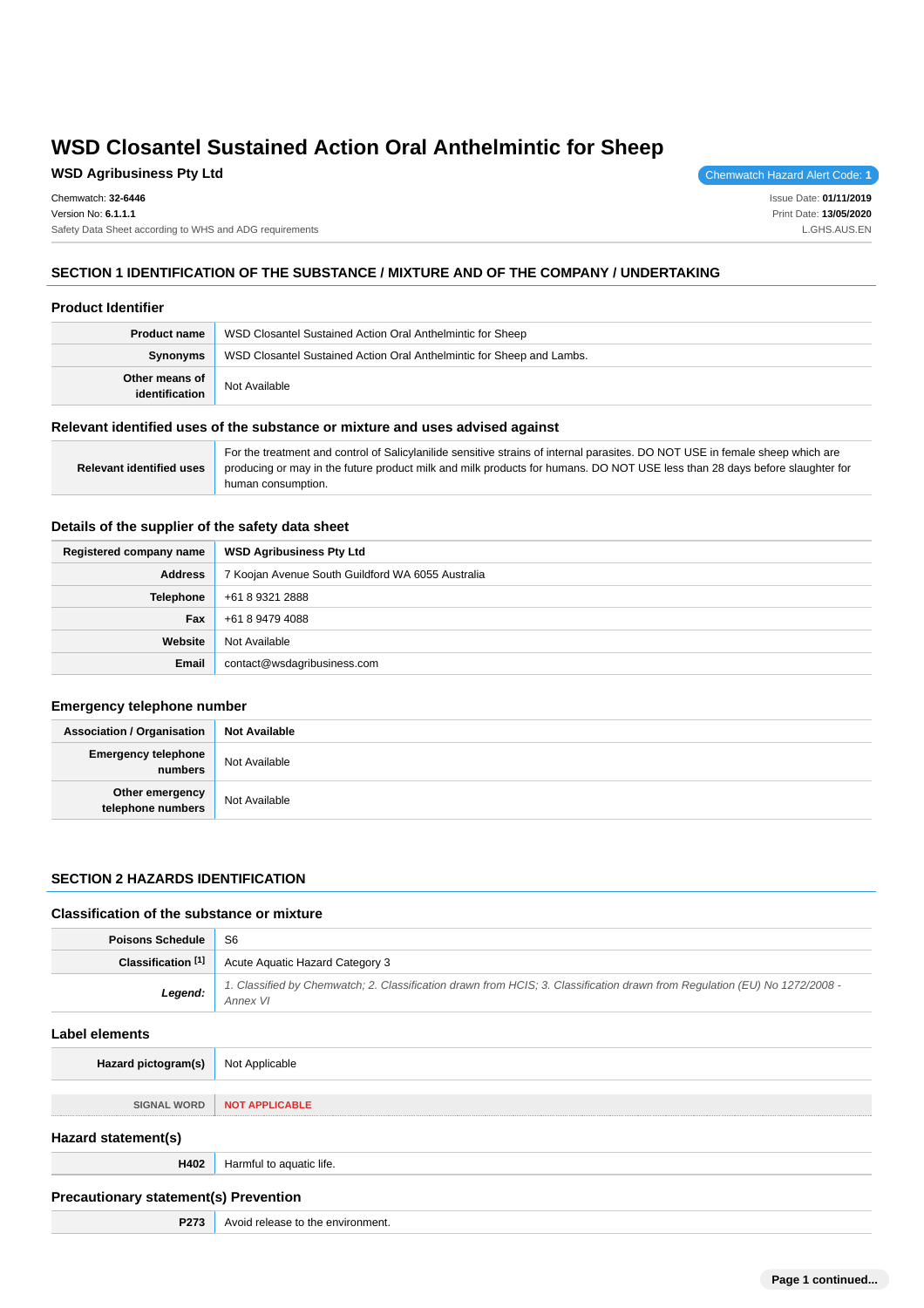### **Precautionary statement(s) Response**

Not Applicable

### **Precautionary statement(s) Storage**

Not Applicable

# **Precautionary statement(s) Disposal**

**P501** Dispose of contents/container to authorised hazardous or special waste collection point in accordance with any local regulation.

# **SECTION 3 COMPOSITION / INFORMATION ON INGREDIENTS**

#### **Substances**

See section below for composition of Mixtures

#### **Mixtures**

| <b>CAS No</b> | %[weight] | <b>Name</b>                                      |
|---------------|-----------|--------------------------------------------------|
| Not Available |           | closantel                                        |
| Not Available |           | as                                               |
| 61438-64-0    | 3.75      | closantel sodium                                 |
| Not Available | balance   | other ingredients determined not to be hazardous |

### **SECTION 4 FIRST AID MEASURES**

### **Description of first aid measures**

| <b>Eye Contact</b>  | If this product comes in contact with eyes:<br>• Wash out immediately with water.<br>If irritation continues, seek medical attention.<br>► Removal of contact lenses after an eye injury should only be undertaken by skilled personnel.                                                                                                                                                                                                                                                            |
|---------------------|-----------------------------------------------------------------------------------------------------------------------------------------------------------------------------------------------------------------------------------------------------------------------------------------------------------------------------------------------------------------------------------------------------------------------------------------------------------------------------------------------------|
| <b>Skin Contact</b> | If skin contact occurs:<br>Inmediately remove all contaminated clothing, including footwear.<br>Flush skin and hair with running water (and soap if available).<br>▶ Seek medical attention in event of irritation.                                                                                                                                                                                                                                                                                 |
| <b>Inhalation</b>   | If fumes, aerosols or combustion products are inhaled remove from contaminated area.<br>• Other measures are usually unnecessary.                                                                                                                                                                                                                                                                                                                                                                   |
| Ingestion           | If swallowed do <b>NOT</b> induce vomiting.<br>If vomiting occurs, lean patient forward or place on left side (head-down position, if possible) to maintain open airway and<br>prevent aspiration.<br>• Observe the patient carefully.<br>► Never give liquid to a person showing signs of being sleepy or with reduced awareness; i.e. becoming unconscious.<br>► Give water to rinse out mouth, then provide liquid slowly and as much as casualty can comfortably drink.<br>Seek medical advice. |

#### **Indication of any immediate medical attention and special treatment needed**

Treat symptomatically.

### **SECTION 5 FIREFIGHTING MEASURES**

#### **Extinguishing media**

- Foam.
- **Dry chemical powder.**
- ▶ BCF (where regulations permit).
- Carbon dioxide.
- Water spray or fog Large fires only.

### **Special hazards arising from the substrate or mixture**

| <b>Fire Incompatibility</b>    | Avoid contamination with oxidising agents i.e. nitrates, oxidising acids, chlorine bleaches, pool chlorine etc. as ignition may<br>result |  |  |  |
|--------------------------------|-------------------------------------------------------------------------------------------------------------------------------------------|--|--|--|
| <b>Advice for firefighters</b> |                                                                                                                                           |  |  |  |
|                                | A Lart Fire Brigade and tell them location and nature of hazard                                                                           |  |  |  |

- **Fire Fighting** Alert Fire Brigade and tell them location and nature of hazard. Wear full body protective clothing with breathing apparatus.
	- Prevent, by any means available, spillage from entering drains or water course.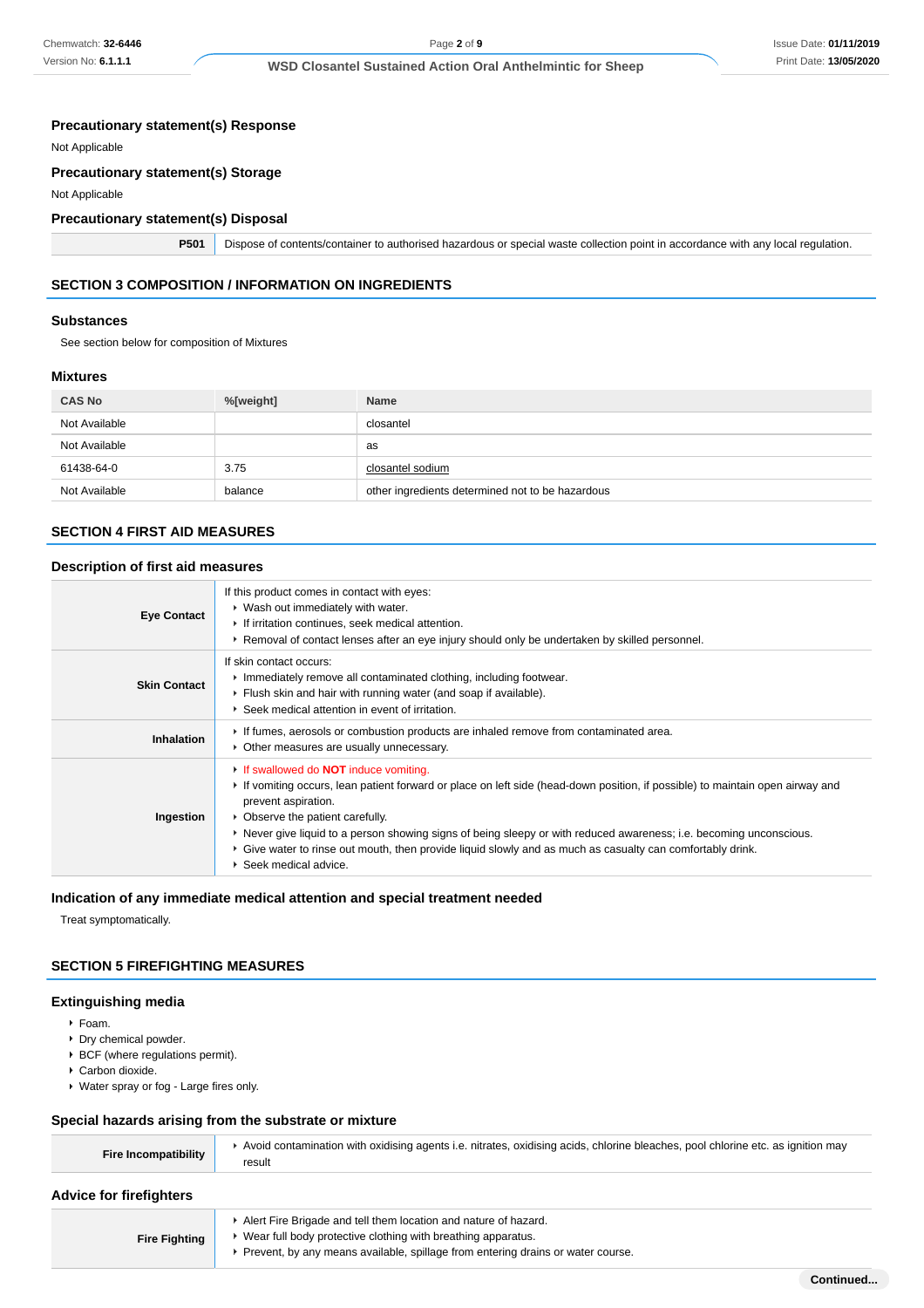|                              | • Use water delivered as a fine spray to control fire and cool adjacent area.<br>Avoid spraying water onto liquid pools.<br>► DO NOT approach containers suspected to be hot.<br>▶ Cool fire exposed containers with water spray from a protected location.<br>If safe to do so, remove containers from path of fire.                                                                                                                                                                                                                                                                                                  |
|------------------------------|------------------------------------------------------------------------------------------------------------------------------------------------------------------------------------------------------------------------------------------------------------------------------------------------------------------------------------------------------------------------------------------------------------------------------------------------------------------------------------------------------------------------------------------------------------------------------------------------------------------------|
| <b>Fire/Explosion Hazard</b> | The material is not readily combustible under normal conditions.<br>► However, it will break down under fire conditions and the organic component may burn.<br>Not considered to be a significant fire risk.<br>► Heat may cause expansion or decomposition with violent rupture of containers.<br>▶ Decomposes on heating and may produce toxic fumes of carbon monoxide (CO).<br>• May emit acrid smoke.<br>Combustion products include:<br>carbon dioxide (CO2)<br>nitrogen oxides (NOx)<br>other pyrolysis products typical of burning organic material.<br>May emit poisonous fumes.<br>May emit corrosive fumes. |
| <b>HAZCHEM</b>               | Not Applicable                                                                                                                                                                                                                                                                                                                                                                                                                                                                                                                                                                                                         |

### **SECTION 6 ACCIDENTAL RELEASE MEASURES**

# **Personal precautions, protective equipment and emergency procedures**

See section 8

# **Environmental precautions**

See section 12

# **Methods and material for containment and cleaning up**

| <b>Minor Spills</b> | • Clean up all spills immediately.<br>Avoid breathing vapours and contact with skin and eyes.<br>► Control personal contact with the substance, by using protective equipment.<br>Contain and absorb spill with sand, earth, inert material or vermiculite.<br>$\triangleright$ Wipe up.<br>• Place in a suitable, labelled container for waste disposal.                                                                                      |
|---------------------|------------------------------------------------------------------------------------------------------------------------------------------------------------------------------------------------------------------------------------------------------------------------------------------------------------------------------------------------------------------------------------------------------------------------------------------------|
| <b>Major Spills</b> | • Clear area of personnel and move upwind.<br>Alert Fire Brigade and tell them location and nature of hazard.<br>► Control personal contact with the substance, by using protective equipment.<br>▶ Prevent spillage from entering drains, sewers or water courses.<br>Recover product wherever possible.<br>▶ Put residues in labelled containers for disposal.<br>If contamination of drains or waterways occurs, advise emergency services. |

Personal Protective Equipment advice is contained in Section 8 of the SDS.

# **SECTION 7 HANDLING AND STORAGE**

# **Precautions for safe handling**

| Safe handling            | DO NOT allow clothing wet with material to stay in contact with skin<br>Limit all unnecessary personal contact.<br>▶ Wear protective clothing when risk of exposure occurs.<br>▶ Use in a well-ventilated area.<br>Avoid contact with incompatible materials.<br>• When handling, <b>DO NOT</b> eat, drink or smoke.<br>▶ Keep containers securely sealed when not in use.<br>Avoid physical damage to containers.<br>Always wash hands with soap and water after handling.<br>• Work clothes should be laundered separately.<br>Use good occupational work practice.<br>▶ Observe manufacturer's storage and handling recommendations contained within this SDS.<br>▶ Atmosphere should be regularly checked against established exposure standards to ensure safe working conditions are<br>maintained. |
|--------------------------|-----------------------------------------------------------------------------------------------------------------------------------------------------------------------------------------------------------------------------------------------------------------------------------------------------------------------------------------------------------------------------------------------------------------------------------------------------------------------------------------------------------------------------------------------------------------------------------------------------------------------------------------------------------------------------------------------------------------------------------------------------------------------------------------------------------|
| <b>Other information</b> | Store in original containers.<br>▶ Keep containers securely sealed.<br>• No smoking, naked lights or ignition sources.<br>Store in a cool, dry, well-ventilated area.<br>Store away from incompatible materials and foodstuff containers.                                                                                                                                                                                                                                                                                                                                                                                                                                                                                                                                                                 |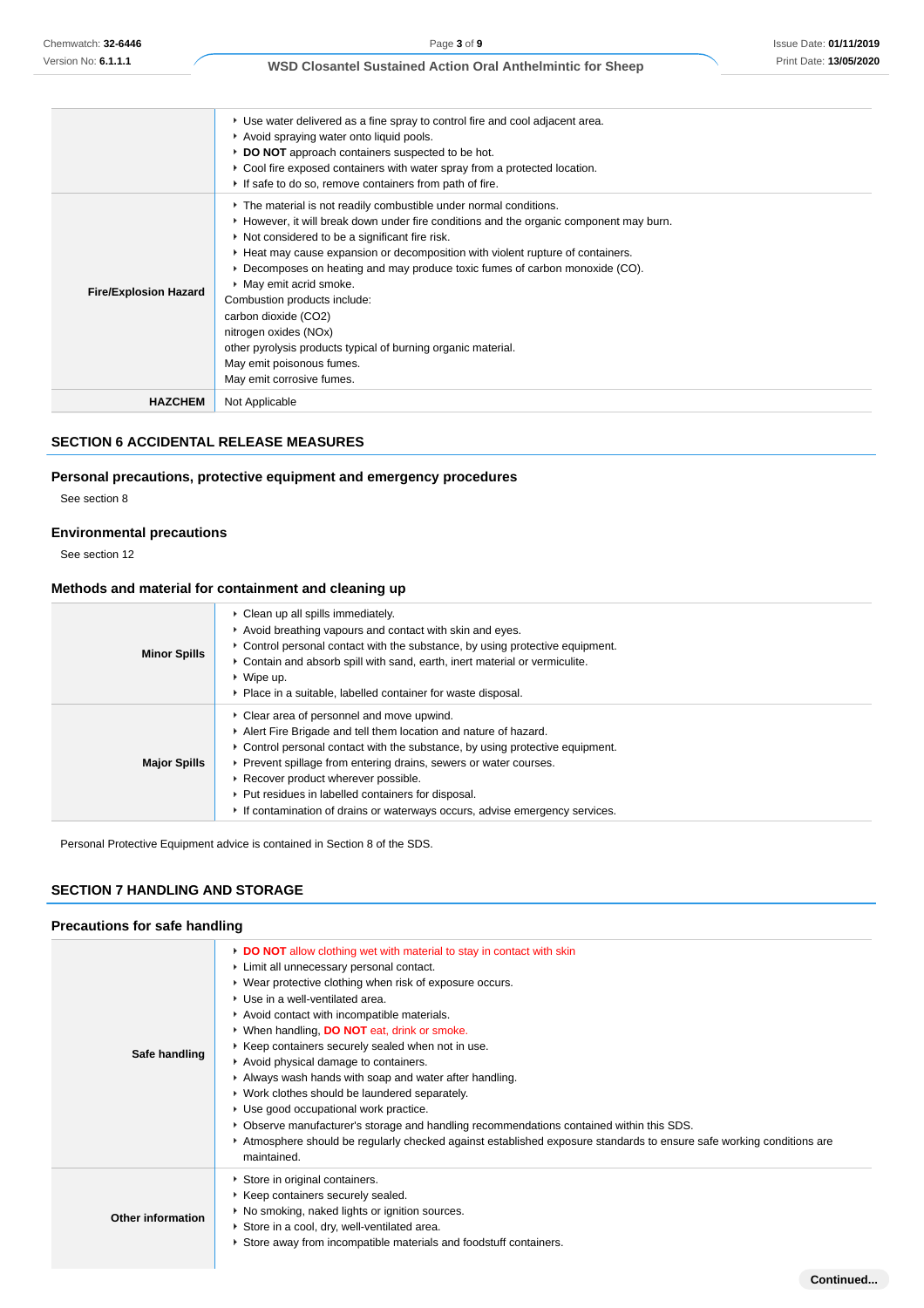Protect containers against physical damage and check regularly for leaks. Observe manufacturer's storage and handling recommendations contained within this SDS. **Conditions for safe storage, including any incompatibilities** Suitable container **Polyethylene or polypropylene container.** Check all containers are clearly labelled and free from leaks. **Storage incompatibility** Avoid reaction with oxidising agents Avoid strong acids, bases.

# **SECTION 8 EXPOSURE CONTROLS / PERSONAL PROTECTION**

# **Control parameters**

# **OCCUPATIONAL EXPOSURE LIMITS (OEL)**

#### **INGREDIENT DATA**

Not Available

#### **EMERGENCY LIMITS**

| Ingredient                                                              | <b>Material name</b> | TEEL-1        | TEEL-2              | TEEL-3        |
|-------------------------------------------------------------------------|----------------------|---------------|---------------------|---------------|
| <b>WSD Closantel Sustained</b><br>Action Oral Anthelmintic for<br>Sheep | Not Available        | Not Available | Not Available       | Not Available |
|                                                                         |                      |               |                     |               |
| Ingredient                                                              | <b>Original IDLH</b> |               | <b>Revised IDLH</b> |               |
| closantel sodium                                                        | Not Available        |               | Not Available       |               |

### **OCCUPATIONAL EXPOSURE BANDING**

| Ingredient       | <b>Occupational Exposure Band Rating</b>                                                                                                                                                                                                                                                                                                                                 | <b>Occupational Exposure Band Limit</b> |
|------------------|--------------------------------------------------------------------------------------------------------------------------------------------------------------------------------------------------------------------------------------------------------------------------------------------------------------------------------------------------------------------------|-----------------------------------------|
| closantel sodium |                                                                                                                                                                                                                                                                                                                                                                          | $\leq$ 0.01 mg/m <sup>3</sup>           |
| Notes:           | Occupational exposure banding is a process of assigning chemicals into specific categories or bands based on a chemical's<br>potency and the adverse health outcomes associated with exposure. The output of this process is an occupational exposure<br>band (OEB), which corresponds to a range of exposure concentrations that are expected to protect worker health. |                                         |

# **MATERIAL DATA**

#### **Exposure controls**

|                                     | Engineering controls are used to remove a hazard or place a barrier between the worker and the hazard. Well-designed<br>engineering controls can be highly effective in protecting workers and will typically be independent of worker interactions to<br>provide this high level of protection.<br>The basic types of engineering controls are:<br>Process controls which involve changing the way a job activity or process is done to reduce the risk.<br>Enclosure and/or isolation of emission source which keeps a selected hazard "physically" away from the worker and ventilation<br>that strategically "adds" and "removes" air in the work environment. Ventilation can remove or dilute an air contaminant if<br>designed properly. The design of a ventilation system must match the particular process and chemical or contaminant in use.<br>Employers may need to use multiple types of controls to prevent employee overexposure.<br>General exhaust is adequate under normal operating conditions. Local exhaust ventilation may be required in specific<br>circumstances. If risk of overexposure exists, wear approved respirator. Correct fit is essential to obtain adequate protection.<br>Provide adequate ventilation in warehouse or closed storage areas. Air contaminants generated in the workplace possess<br>varying "escape" velocities which, in turn, determine the "capture velocities" of fresh circulating air required to effectively remove<br>the contaminant. |                        |                                     |
|-------------------------------------|--------------------------------------------------------------------------------------------------------------------------------------------------------------------------------------------------------------------------------------------------------------------------------------------------------------------------------------------------------------------------------------------------------------------------------------------------------------------------------------------------------------------------------------------------------------------------------------------------------------------------------------------------------------------------------------------------------------------------------------------------------------------------------------------------------------------------------------------------------------------------------------------------------------------------------------------------------------------------------------------------------------------------------------------------------------------------------------------------------------------------------------------------------------------------------------------------------------------------------------------------------------------------------------------------------------------------------------------------------------------------------------------------------------------------------------------------------------------------------------------------------|------------------------|-------------------------------------|
| Appropriate engineering<br>controls | Type of Contaminant:                                                                                                                                                                                                                                                                                                                                                                                                                                                                                                                                                                                                                                                                                                                                                                                                                                                                                                                                                                                                                                                                                                                                                                                                                                                                                                                                                                                                                                                                                   |                        | Air Speed:                          |
|                                     | solvent, vapours, degreasing etc., evaporating from tank (in still air).                                                                                                                                                                                                                                                                                                                                                                                                                                                                                                                                                                                                                                                                                                                                                                                                                                                                                                                                                                                                                                                                                                                                                                                                                                                                                                                                                                                                                               |                        | $0.25 - 0.5$ m/s<br>(50-100 f/min)  |
|                                     | aerosols, fumes from pouring operations, intermittent container filling, low speed conveyer transfers,<br>welding, spray drift, plating acid fumes, pickling (released at low velocity into zone of active<br>generation)                                                                                                                                                                                                                                                                                                                                                                                                                                                                                                                                                                                                                                                                                                                                                                                                                                                                                                                                                                                                                                                                                                                                                                                                                                                                              |                        | $0.5 - 1$ m/s<br>(100-200 f/min.)   |
|                                     | direct spray, spray painting in shallow booths, drum filling, conveyer loading, crusher dusts, gas<br>discharge (active generation into zone of rapid air motion)                                                                                                                                                                                                                                                                                                                                                                                                                                                                                                                                                                                                                                                                                                                                                                                                                                                                                                                                                                                                                                                                                                                                                                                                                                                                                                                                      |                        | $1 - 2.5$ m/s<br>(200-500 f/min.)   |
|                                     | grinding, abrasive blasting, tumbling, high speed wheel generated dusts (released at high initial<br>velocity into zone of very high rapid air motion).                                                                                                                                                                                                                                                                                                                                                                                                                                                                                                                                                                                                                                                                                                                                                                                                                                                                                                                                                                                                                                                                                                                                                                                                                                                                                                                                                |                        | $2.5 - 10$ m/s<br>(500-2000 f/min.) |
|                                     | Within each range the appropriate value depends on:                                                                                                                                                                                                                                                                                                                                                                                                                                                                                                                                                                                                                                                                                                                                                                                                                                                                                                                                                                                                                                                                                                                                                                                                                                                                                                                                                                                                                                                    |                        |                                     |
|                                     | Lower end of the range                                                                                                                                                                                                                                                                                                                                                                                                                                                                                                                                                                                                                                                                                                                                                                                                                                                                                                                                                                                                                                                                                                                                                                                                                                                                                                                                                                                                                                                                                 | Upper end of the range |                                     |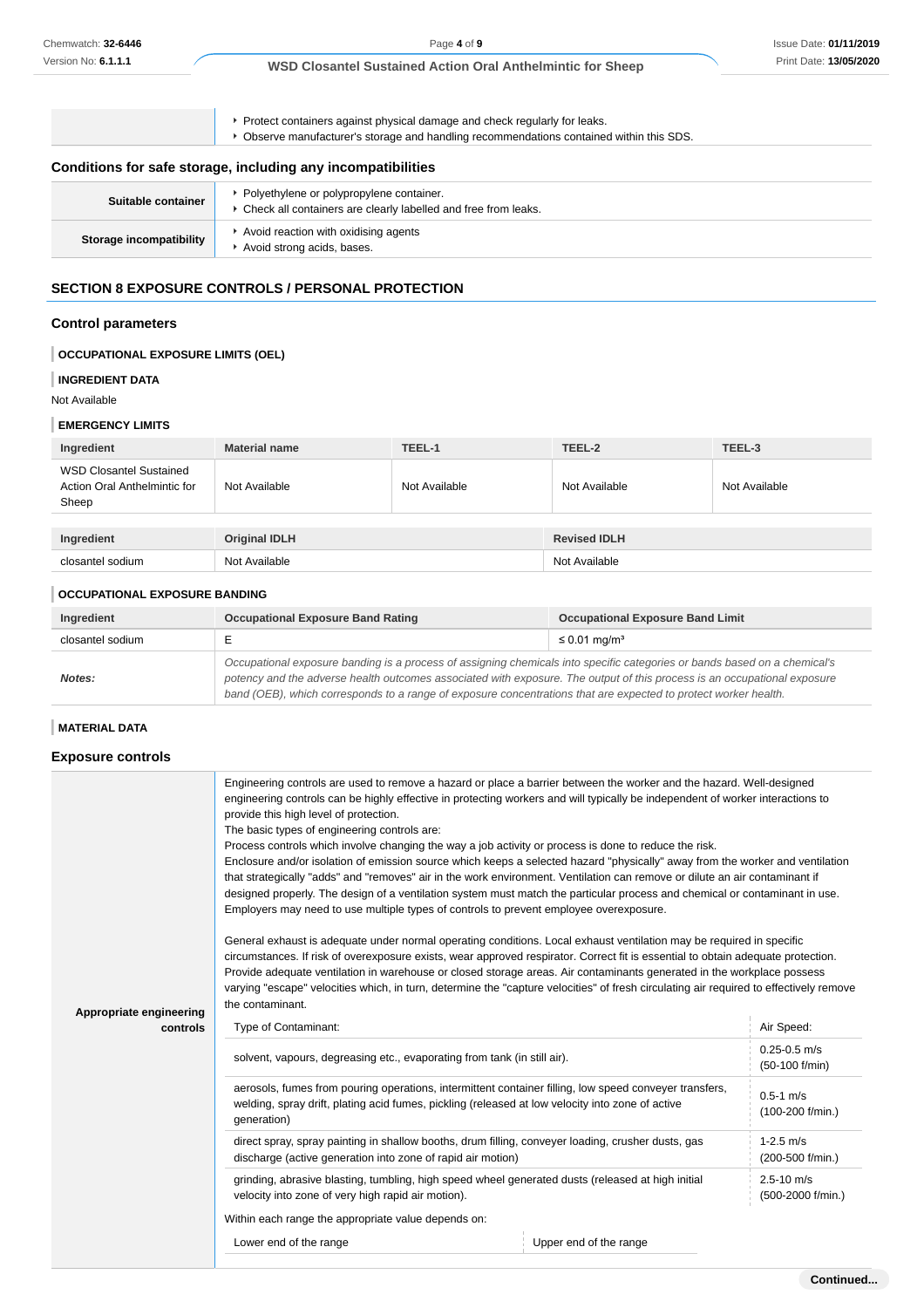|                            | 1: Room air currents minimal or favourable to capture                                                                                                                                                                                                                                                                                                                                                                                                                                                                                                                                                                                                                                                                                                                                                                                                                                                                                                           | 1: Disturbing room air currents  |  |
|----------------------------|-----------------------------------------------------------------------------------------------------------------------------------------------------------------------------------------------------------------------------------------------------------------------------------------------------------------------------------------------------------------------------------------------------------------------------------------------------------------------------------------------------------------------------------------------------------------------------------------------------------------------------------------------------------------------------------------------------------------------------------------------------------------------------------------------------------------------------------------------------------------------------------------------------------------------------------------------------------------|----------------------------------|--|
|                            | 2: Contaminants of low toxicity or of nuisance value only.                                                                                                                                                                                                                                                                                                                                                                                                                                                                                                                                                                                                                                                                                                                                                                                                                                                                                                      | 2: Contaminants of high toxicity |  |
|                            | 3: Intermittent, low production.                                                                                                                                                                                                                                                                                                                                                                                                                                                                                                                                                                                                                                                                                                                                                                                                                                                                                                                                | 3: High production, heavy use    |  |
|                            | 4: Large hood or large air mass in motion                                                                                                                                                                                                                                                                                                                                                                                                                                                                                                                                                                                                                                                                                                                                                                                                                                                                                                                       | 4: Small hood-local control only |  |
|                            | Simple theory shows that air velocity falls rapidly with distance away from the opening of a simple extraction pipe. Velocity<br>generally decreases with the square of distance from the extraction point (in simple cases). Therefore the air speed at the<br>extraction point should be adjusted, accordingly, after reference to distance from the contaminating source. The air velocity at the<br>extraction fan, for example, should be a minimum of 1-2 m/s (200-400 f/min) for extraction of solvents generated in a tank 2<br>meters distant from the extraction point. Other mechanical considerations, producing performance deficits within the extraction<br>apparatus, make it essential that theoretical air velocities are multiplied by factors of 10 or more when extraction systems are<br>installed or used.                                                                                                                               |                                  |  |
| <b>Personal protection</b> |                                                                                                                                                                                                                                                                                                                                                                                                                                                                                                                                                                                                                                                                                                                                                                                                                                                                                                                                                                 |                                  |  |
| Eye and face protection    | Safety glasses with side shields.<br>Chemical goggles.<br>▶ Contact lenses may pose a special hazard; soft contact lenses may absorb and concentrate irritants. A written policy<br>document, describing the wearing of lenses or restrictions on use, should be created for each workplace or task. This should<br>include a review of lens absorption and adsorption for the class of chemicals in use and an account of injury experience.<br>Medical and first-aid personnel should be trained in their removal and suitable equipment should be readily available. In the<br>event of chemical exposure, begin eye irrigation immediately and remove contact lens as soon as practicable. Lens should<br>be removed at the first signs of eye redness or irritation - lens should be removed in a clean environment only after workers<br>have washed hands thoroughly. [CDC NIOSH Current Intelligence Bulletin 59], [AS/NZS 1336 or national equivalent] |                                  |  |
| <b>Skin protection</b>     | See Hand protection below                                                                                                                                                                                                                                                                                                                                                                                                                                                                                                                                                                                                                                                                                                                                                                                                                                                                                                                                       |                                  |  |
| Hands/feet protection      | ▶ Wear chemical protective gloves, e.g. PVC.<br>▶ Wear safety footwear or safety gumboots, e.g. Rubber                                                                                                                                                                                                                                                                                                                                                                                                                                                                                                                                                                                                                                                                                                                                                                                                                                                          |                                  |  |
| <b>Body protection</b>     | See Other protection below                                                                                                                                                                                                                                                                                                                                                                                                                                                                                                                                                                                                                                                                                                                                                                                                                                                                                                                                      |                                  |  |
| Other protection           | • Overalls.<br>▶ P.V.C. apron.<br>Barrier cream.<br>Skin cleansing cream.<br>▶ Eye wash unit.                                                                                                                                                                                                                                                                                                                                                                                                                                                                                                                                                                                                                                                                                                                                                                                                                                                                   |                                  |  |

### **Respiratory protection**

- Cartridge respirators should never be used for emergency ingress or in areas of unknown vapour concentrations or oxygen content.
- ▶ The wearer must be warned to leave the contaminated area immediately on detecting any odours through the respirator. The odour may indicate that the mask is not functioning properly, that the vapour concentration is too high, or that the mask is not properly fitted. Because of these limitations, only restricted use of cartridge respirators is considered appropriate.
- Cartridge performance is affected by humidity. Cartridges should be changed after 2 hr of continuous use unless it is determined that the humidity is less than 75%, in which case, cartridges can be used for 4 hr. Used cartridges should be discarded daily, regardless of the length of time used

### **SECTION 9 PHYSICAL AND CHEMICAL PROPERTIES**

#### **Information on basic physical and chemical properties**

| Appearance                                      | Green liquid with noticeable odour; mixes with water and forms an unstable emulsion. |                                                   |                |
|-------------------------------------------------|--------------------------------------------------------------------------------------|---------------------------------------------------|----------------|
|                                                 |                                                                                      |                                                   |                |
| <b>Physical state</b>                           | Liquid                                                                               | Relative density (Water =<br>1)                   | Not Available  |
| Odour                                           | Not Available                                                                        | <b>Partition coefficient</b><br>n-octanol / water | Not Available  |
| <b>Odour threshold</b>                          | Not Available                                                                        | Auto-ignition temperature<br>$(^{\circ}C)$        | Not Available  |
| pH (as supplied)                                | $8-9$                                                                                | Decomposition<br>temperature                      | Not Available  |
| Melting point / freezing<br>point $(^{\circ}C)$ | Not Available                                                                        | Viscosity (cSt)                                   | Not Available  |
| Initial boiling point and<br>boiling range (°C) | Not Available                                                                        | Molecular weight (g/mol)                          | Not Applicable |
| Flash point (°C)                                | >160                                                                                 | <b>Taste</b>                                      | Not Available  |
| <b>Evaporation rate</b>                         | Not Available                                                                        | <b>Explosive properties</b>                       | Not Available  |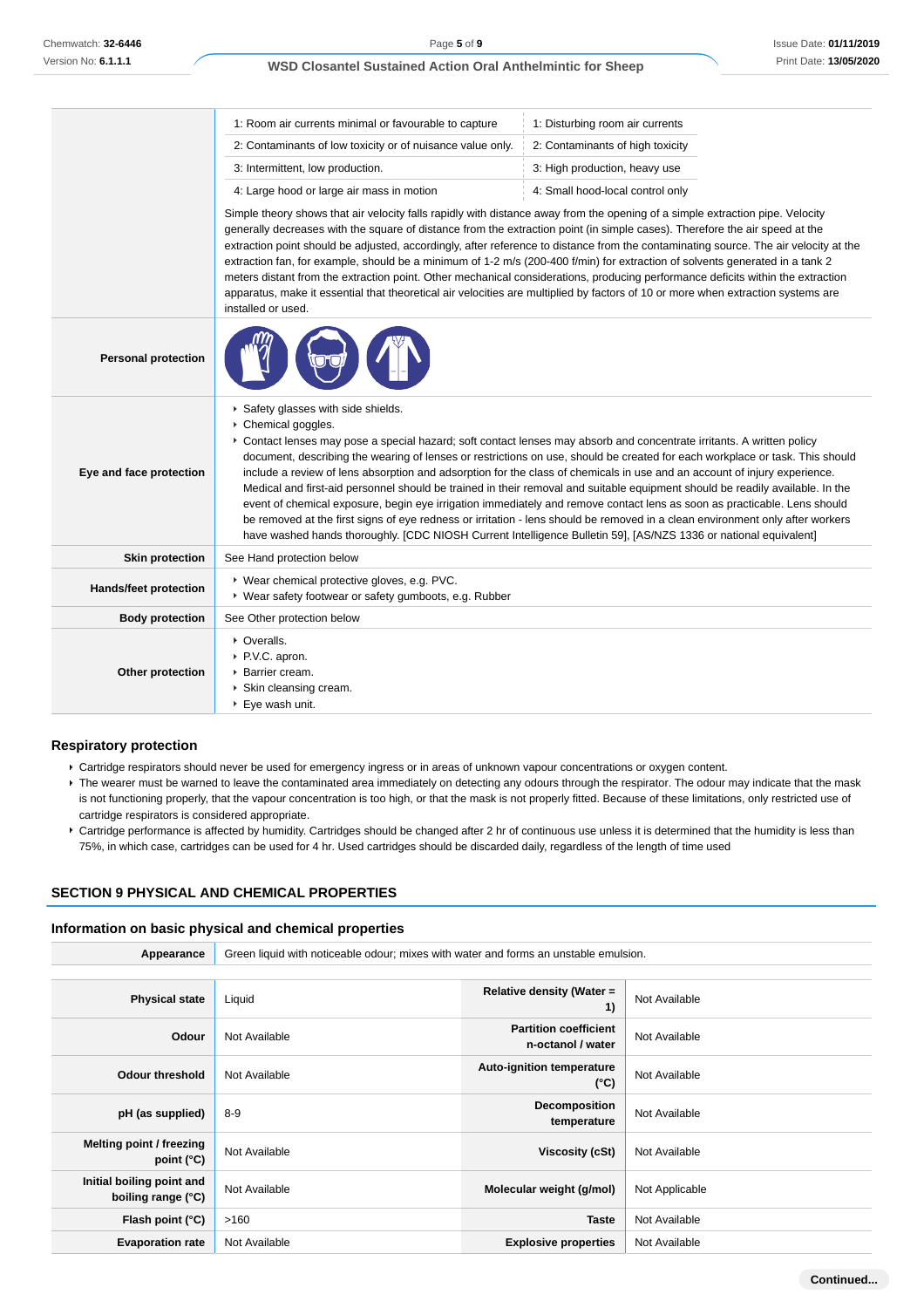| <b>Flammability</b>        | Not Applicable  | <b>Oxidising properties</b>                | Not Available |
|----------------------------|-----------------|--------------------------------------------|---------------|
| Upper Explosive Limit (%)  | Not Available   | <b>Surface Tension (dyn/cm</b><br>or mN/m) | Not Available |
| Lower Explosive Limit (%)  | Not Available   | <b>Volatile Component (%vol)</b>           | Not Available |
| Vapour pressure (kPa)      | Not Available   | Gas group                                  | Not Available |
| Solubility in water        | Partly miscible | pH as a solution (1%)                      | Not Available |
| Vapour density $(Air = 1)$ | Not Available   | VOC g/L                                    | Not Available |

# **SECTION 10 STABILITY AND REACTIVITY**

| Reactivity                                 | See section 7                                                                                                                        |
|--------------------------------------------|--------------------------------------------------------------------------------------------------------------------------------------|
| <b>Chemical stability</b>                  | • Unstable in the presence of incompatible materials.<br>▶ Product is considered stable.<br>Hazardous polymerisation will not occur. |
| Possibility of hazardous<br>reactions      | See section 7                                                                                                                        |
| <b>Conditions to avoid</b>                 | See section 7                                                                                                                        |
| Incompatible materials                     | See section 7                                                                                                                        |
| <b>Hazardous decomposition</b><br>products | See section 5                                                                                                                        |

# **SECTION 11 TOXICOLOGICAL INFORMATION**

# **Information on toxicological effects**

| Inhaled                         | The material is not thought to produce adverse health effects or irritation of the respiratory tract (as classified by EC Directives<br>using animal models). Nevertheless, good hygiene practice requires that exposure be kept to a minimum and that suitable control<br>measures be used in an occupational setting.                                                                                                                                                                                                                                                                                                                                                                                                                                                                                                                                |                                    |   |
|---------------------------------|--------------------------------------------------------------------------------------------------------------------------------------------------------------------------------------------------------------------------------------------------------------------------------------------------------------------------------------------------------------------------------------------------------------------------------------------------------------------------------------------------------------------------------------------------------------------------------------------------------------------------------------------------------------------------------------------------------------------------------------------------------------------------------------------------------------------------------------------------------|------------------------------------|---|
| Ingestion                       | Accidental ingestion of the material may be damaging to the health of the individual.                                                                                                                                                                                                                                                                                                                                                                                                                                                                                                                                                                                                                                                                                                                                                                  |                                    |   |
| <b>Skin Contact</b>             | The material is not thought to produce adverse health effects or skin irritation following contact (as classified by EC Directives<br>using animal models). Nevertheless, good hygiene practice requires that exposure be kept to a minimum and that suitable gloves<br>be used in an occupational setting.<br>Open cuts, abraded or irritated skin should not be exposed to this material<br>Entry into the blood-stream through, for example, cuts, abrasions, puncture wounds or lesions, may produce systemic injury with<br>harmful effects. Examine the skin prior to the use of the material and ensure that any external damage is suitably protected.                                                                                                                                                                                         |                                    |   |
| Eye                             | Although the liquid is not thought to be an irritant (as classified by EC Directives), direct contact with the eye may produce<br>transient discomfort characterised by tearing or conjunctival redness (as with windburn).                                                                                                                                                                                                                                                                                                                                                                                                                                                                                                                                                                                                                            |                                    |   |
| <b>Chronic</b>                  | Limited evidence suggests that repeated or long-term occupational exposure may produce cumulative health effects involving<br>organs or biochemical systems.<br>There exists limited evidence that shows that skin contact with the material is capable either of inducing a sensitisation reaction<br>in a significant number of individuals, and/or of producing positive response in experimental animals.<br>Exposure to the material may cause concerns for humans owing to possible developmental toxic effects, on the basis that similar<br>materials tested in appropriate animal studies provide some suspicion of developmental toxicity in the absence of signs of<br>marked maternal toxicity, or at around the same dose levels as other toxic effects but which are not a secondary non-specific<br>consequence of other toxic effects. |                                    |   |
| <b>WSD Closantel Sustained</b>  |                                                                                                                                                                                                                                                                                                                                                                                                                                                                                                                                                                                                                                                                                                                                                                                                                                                        |                                    |   |
| <b>Action Oral Anthelmintic</b> | <b>TOXICITY</b><br>Not Available                                                                                                                                                                                                                                                                                                                                                                                                                                                                                                                                                                                                                                                                                                                                                                                                                       | <b>IRRITATION</b><br>Not Available |   |
| for Sheep                       |                                                                                                                                                                                                                                                                                                                                                                                                                                                                                                                                                                                                                                                                                                                                                                                                                                                        |                                    |   |
|                                 | <b>TOXICITY</b>                                                                                                                                                                                                                                                                                                                                                                                                                                                                                                                                                                                                                                                                                                                                                                                                                                        | <b>IRRITATION</b>                  |   |
| closantel sodium                | Oral (rat) LD50: 262 mg/kg <sup>[2]</sup>                                                                                                                                                                                                                                                                                                                                                                                                                                                                                                                                                                                                                                                                                                                                                                                                              | Not Available                      |   |
| Legend:                         | 1. Value obtained from Europe ECHA Registered Substances - Acute toxicity 2.* Value obtained from manufacturer's SDS.<br>Unless otherwise specified data extracted from RTECS - Register of Toxic Effect of chemical Substances                                                                                                                                                                                                                                                                                                                                                                                                                                                                                                                                                                                                                        |                                    |   |
|                                 |                                                                                                                                                                                                                                                                                                                                                                                                                                                                                                                                                                                                                                                                                                                                                                                                                                                        |                                    |   |
| <b>CLOSANTEL SODIUM</b>         | For closantel No toxic effects were observed in rats (2.5,10,40 mg/100 g feed or in dogs (2.5,10,40 mg/kg) after daily oral<br>administration for 3 months. Not suspected of genotoxicity. Non-mutagenic. ADI: 0.025 mg/kg/day NOEL: 2.5 mg/kg/day                                                                                                                                                                                                                                                                                                                                                                                                                                                                                                                                                                                                     |                                    |   |
| <b>Acute Toxicity</b>           | ×                                                                                                                                                                                                                                                                                                                                                                                                                                                                                                                                                                                                                                                                                                                                                                                                                                                      | Carcinogenicity                    | × |

**Skin Irritation/Corrosion X Reproductivity** 

 $\pmb{\times}$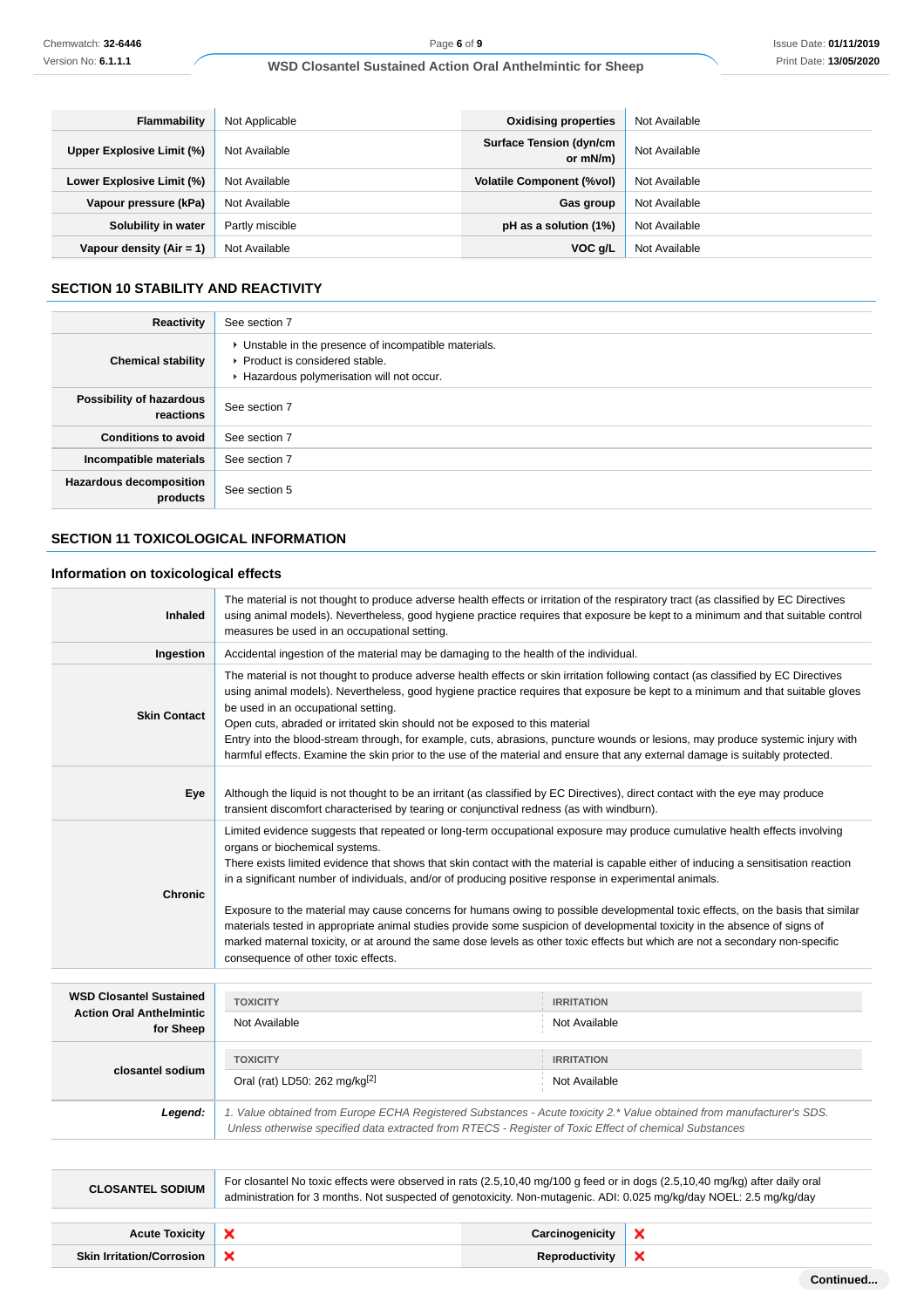| Serious Eye<br>Damage/Irritation     |                                                                                                                                                                           | <b>STOT - Single Exposure</b>   | $\boldsymbol{\mathsf{x}}$ |
|--------------------------------------|---------------------------------------------------------------------------------------------------------------------------------------------------------------------------|---------------------------------|---------------------------|
| Respiratory or Skin<br>sensitisation | ×                                                                                                                                                                         | <b>STOT - Repeated Exposure</b> | ×                         |
| <b>Mutagenicity</b>                  | $\boldsymbol{\mathsf{x}}$                                                                                                                                                 | <b>Aspiration Hazard</b>        | $\boldsymbol{\mathsf{x}}$ |
|                                      | <b>Legend:</b> $\mathbf{X}$ – Data either not available or does not fill the criteria for classification<br>$\blacktriangleright$ - Data available to make classification |                                 |                           |

# **SECTION 12 ECOLOGICAL INFORMATION**

### **Toxicity**

| <b>WSD Closantel Sustained</b><br><b>Action Oral Anthelmintic</b> | <b>ENDPOINT</b><br><b>Not</b>                                                                                                                                                                                                                                     | <b>TEST DURATION (HR)</b>                                                                                                     | <b>SPECIES</b> | VALUE<br>Not     | <b>SOURCE</b><br>Not |
|-------------------------------------------------------------------|-------------------------------------------------------------------------------------------------------------------------------------------------------------------------------------------------------------------------------------------------------------------|-------------------------------------------------------------------------------------------------------------------------------|----------------|------------------|----------------------|
| for Sheep                                                         | Available                                                                                                                                                                                                                                                         | Not Available                                                                                                                 | Not Available  | Available        | Available            |
|                                                                   | <b>ENDPOINT</b>                                                                                                                                                                                                                                                   | <b>TEST DURATION (HR)</b>                                                                                                     | <b>SPECIES</b> | : VALUE          | <b>SOURCE</b>        |
| closantel sodium                                                  | <b>Not</b><br>Available                                                                                                                                                                                                                                           | Not Available                                                                                                                 | Not Available  | Not<br>Available | Not<br>Available     |
| Legend:                                                           |                                                                                                                                                                                                                                                                   | Extracted from 1. IUCLID Toxicity Data 2. Europe ECHA Registered Substances - Ecotoxicological Information - Aguatic Toxicity |                |                  |                      |
|                                                                   | 3. EPIWIN Suite V3.12 (QSAR) - Aquatic Toxicity Data (Estimated) 4. US EPA, Ecotox database - Aquatic Toxicity Data 5.<br>ECETOC Aquatic Hazard Assessment Data 6. NITE (Japan) - Bioconcentration Data 7. METI (Japan) - Bioconcentration Data 8.<br>Vendor Data |                                                                                                                               |                |                  |                      |

#### **DO NOT** discharge into sewer or waterways.

# **Persistence and degradability**

| Ingredient | Persistence: Water/Soil               | <b>Persistence: Air</b>               |
|------------|---------------------------------------|---------------------------------------|
|            | No Data available for all ingredients | No Data available for all ingredients |

### **Bioaccumulative potential**

| Ingredient | <b>Bioaccumulation</b>                |
|------------|---------------------------------------|
|            | No Data available for all ingredients |

# **Mobility in soil**

| Ingredient | <b>Mobility</b>                       |
|------------|---------------------------------------|
|            | No Data available for all ingredients |

### **SECTION 13 DISPOSAL CONSIDERATIONS**

### **Waste treatment methods**

| <b>Product / Packaging</b> | ► Recycle wherever possible or consult manufacturer for recycling options.<br>• Consult State Land Waste Authority for disposal. |  |
|----------------------------|----------------------------------------------------------------------------------------------------------------------------------|--|
| disposal                   | ▶ Bury or incinerate residue at an approved site.                                                                                |  |
|                            | ▶ Recycle containers if possible, or dispose of in an authorised landfill.                                                       |  |

# **SECTION 14 TRANSPORT INFORMATION**

# **Labels Required**

| Marino.                                                                                | <b>NO</b>                          |
|----------------------------------------------------------------------------------------|------------------------------------|
| : M<br>the contract of the contract of the contract of the contract of the contract of | Not<br>Annlicable<br>$\sim$ $\sim$ |

# **Land transport (ADG): NOT REGULATED FOR TRANSPORT OF DANGEROUS GOODS**

**Air transport (ICAO-IATA / DGR): NOT REGULATED FOR TRANSPORT OF DANGEROUS GOODS**

**Sea transport (IMDG-Code / GGVSee): NOT REGULATED FOR TRANSPORT OF DANGEROUS GOODS**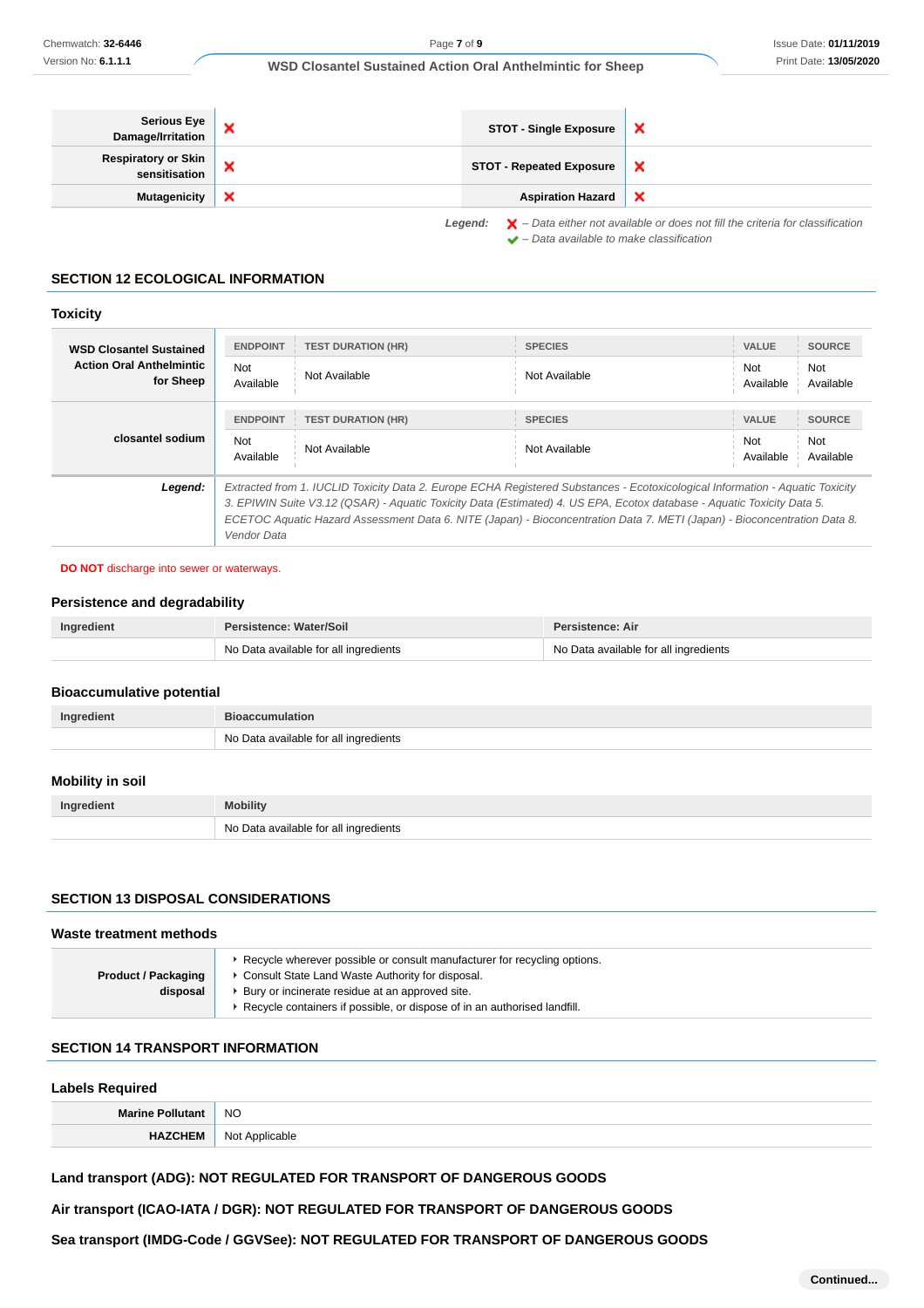### **Transport in bulk according to Annex II of MARPOL and the IBC code**

Not Applicable

# **SECTION 15 REGULATORY INFORMATION**

#### **Safety, health and environmental regulations / legislation specific for the substance or mixture**

#### **CLOSANTEL SODIUM IS FOUND ON THE FOLLOWING REGULATORY LISTS**

Australia Inventory of Chemical Substances (AICS) Australia Standard for the Uniform Scheduling of Medicines and Poisons (SUSMP) - Schedule 6

#### **National Inventory Status**

| <b>National Inventory</b>               | <b>Status</b>                                                                                                                                                                                               |  |  |
|-----------------------------------------|-------------------------------------------------------------------------------------------------------------------------------------------------------------------------------------------------------------|--|--|
| Australia - AICS                        | Yes                                                                                                                                                                                                         |  |  |
| Canada - DSL                            | No (closantel sodium)                                                                                                                                                                                       |  |  |
| Canada - NDSL                           | No (closantel sodium)                                                                                                                                                                                       |  |  |
| China - IECSC                           | No (closantel sodium)                                                                                                                                                                                       |  |  |
| Europe - EINEC / ELINCS /<br><b>NLP</b> | Yes                                                                                                                                                                                                         |  |  |
| Japan - ENCS                            | No (closantel sodium)                                                                                                                                                                                       |  |  |
| Korea - KECI                            | No (closantel sodium)                                                                                                                                                                                       |  |  |
| New Zealand - NZIoC                     | Yes                                                                                                                                                                                                         |  |  |
| Philippines - PICCS                     | No (closantel sodium)                                                                                                                                                                                       |  |  |
| USA - TSCA                              | No (closantel sodium)                                                                                                                                                                                       |  |  |
| Taiwan - TCSI                           | No (closantel sodium)                                                                                                                                                                                       |  |  |
| Mexico - INSQ                           | Yes                                                                                                                                                                                                         |  |  |
| Vietnam - NCI                           | No (closantel sodium)                                                                                                                                                                                       |  |  |
| Russia - ARIPS                          | No (closantel sodium)                                                                                                                                                                                       |  |  |
| Legend:                                 | Yes = All CAS declared ingredients are on the inventory<br>No = One or more of the CAS listed ingredients are not on the inventory and are not exempt from listing(see specific ingredients<br>in brackets) |  |  |

#### **SECTION 16 OTHER INFORMATION**

| <b>Dovie</b><br>Date         |        |
|------------------------------|--------|
| $\cdots$<br>Init<br>Date<br> | $\sim$ |

#### **SDS Version Summary**

| <b>Version</b> | <b>Issue Date</b> | <b>Sections Updated</b>                                                        |
|----------------|-------------------|--------------------------------------------------------------------------------|
| 4.1.1.1        | 27/11/2012        | Classification, Ingredients                                                    |
| 6.1.1.1        | 01/11/2019        | One-off system update. NOTE: This may or may not change the GHS classification |

#### **Other information**

Classification of the preparation and its individual components has drawn on official and authoritative sources as well as independent review by the Chemwatch Classification committee using available literature references.

The SDS is a Hazard Communication tool and should be used to assist in the Risk Assessment. Many factors determine whether the reported Hazards are Risks in the workplace or other settings. Risks may be determined by reference to Exposures Scenarios. Scale of use, frequency of use and current or available engineering controls must be considered.

#### **Definitions and abbreviations**

- PC-TWA: Permissible Concentration-Time Weighted Average
- PC-STEL: Permissible Concentration-Short Term Exposure Limit
- IARC: International Agency for Research on Cancer
- ACGIH: American Conference of Governmental Industrial Hygienists
- STEL: Short Term Exposure Limit
- TEEL: Temporary Emergency Exposure Limit。
- IDLH: Immediately Dangerous to Life or Health Concentrations